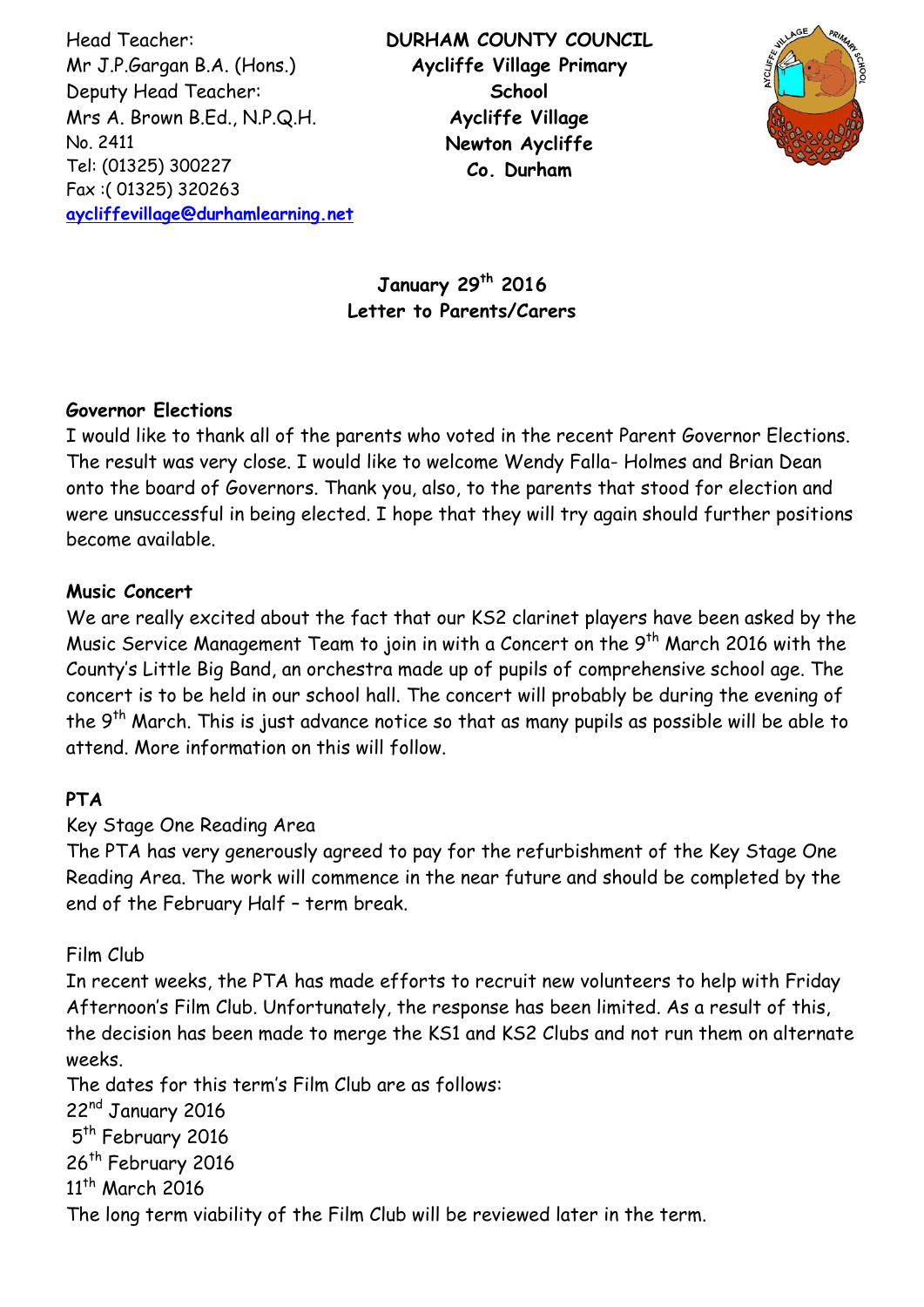# **Facebook**

It has been brought to my attention that a small number of parents have been complaining about a homework that was recently given to pupils. These complaints were made on the Social Media site, Facebook. It would be far more constructive if the concerns were made directly to the school than being aired in such a manner, where a member of staff has no way of responding to why such homework was given. If you do have genuine concerns, about any issue, please contact the school and make an appointment to discuss the issue that is concerning you. Thank you for your co-operation with this.

## **School Payments**

### Parent Pay

The school is looking into the possibility of introducing a payment system that would allow Dinner Money and School Trip Money to be paid directly into an account rather than bringing money in to school. We believe that this system has a number of benefits. Dinner money would no longer be left in book bags or forgotten. Larger amounts, when paying for school trips, can be deposited securely without the need to bring cheques or cash into school. The Parent Pay System would allow parents to make any such payment from a mobile phone, or a computer, linked to a bank account.

For parents without a bank account or access to the internet, the Parent Pay System will allow cash payments to be made in shops, using Pay Point Cards, to the school's account.

We ask you all to consider using a new approach to paying for things linked to school life. There is no additional cost; the meals would be exactly the same price as before.

To gauge the response to this new idea, please would you return the tear off slip just giving an indication of whether or not you would be willing to try the new system?

#### **Ford Castle Meeting**

In preparation for our visit to Ford Castle in April, Mr. Gargan & Miss. Richmond would like to invite all parents and pupils along to a meeting on Tuesday, 23<sup>rd</sup> February at 6pm. This will allow you to see the accommodation and ask any questions that you might have about the visit. It will also allow you to discuss our plans for the activities to be undertaken during our stay.

#### **Health & Safety**

During the winter months, if children come to school wearing wellies or boots please send in normal school shoes to change into (not slippers) as the floors become very wet and slippery.

## **Parking and dropping off outside school.**

We respectfully ask that you abide by the traffic notices outside school when dropping pupils off at school and parking to collect them at the end of the school day. The restrictions are there to keep all children safe as they enter and leave school. To help avoid congestion, please park as far away from the school as possible and walk a short distance.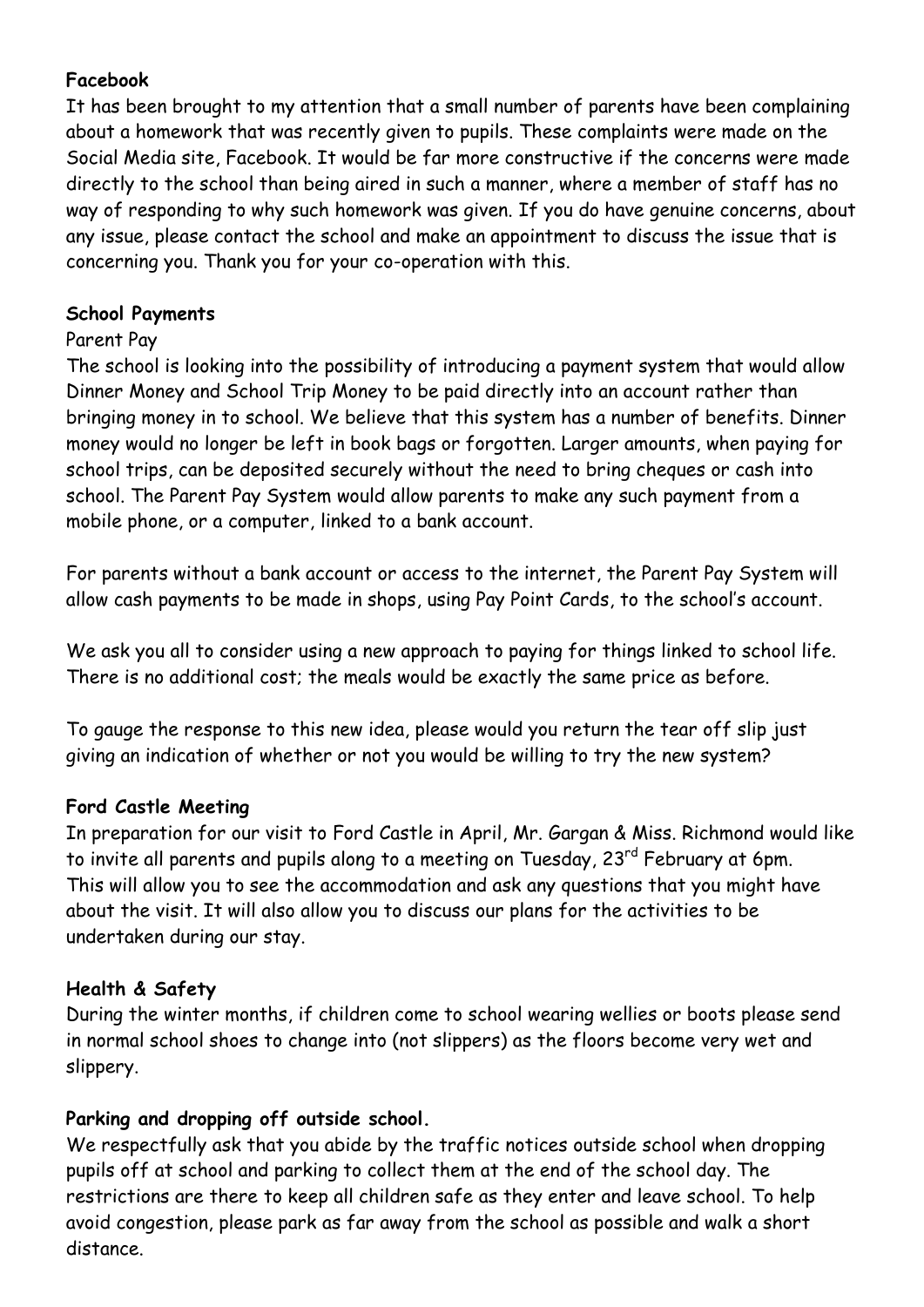#### **Kitchen Problems**

Some of the parents may remember when we had the kitchen refurbished. The newly installed kitchen was 'state of the art' and at the cutting edge of the technology available at the time. Clearly, this is no longer the case!! We have had two issues very recently where components that regulate the extraction of fumes have failed and have had to be replaced – once the components failed, there is an automated cut off that switches off the gas supply to prevent any danger of fumes building up. The components have now been replaced and normal meal production will have resumed by the time you read this letter. Thank you for your understanding and patience.

### **Contact Information**

If you have changed your mobile number or address over the holidays, please remember to pass on your new contact details to Mrs. Dolan in order to update our records.

As usual, if anyone would like to discuss any of the issues raised here, with me or any member of staff, please don't hesitate to contact us.

Yours sincerely,

Mr J.P.Gargan. Head Teacher

#### **Parent Pay- Online payments for Schools**

I would / would not be willing to try the new system for paying dinner money and for other activities that require payment.

Signed **Signed** 

Name \_\_\_\_\_\_\_\_\_\_\_\_\_\_\_\_\_\_\_\_\_\_\_\_\_\_\_\_\_\_\_\_\_\_ (Please print)